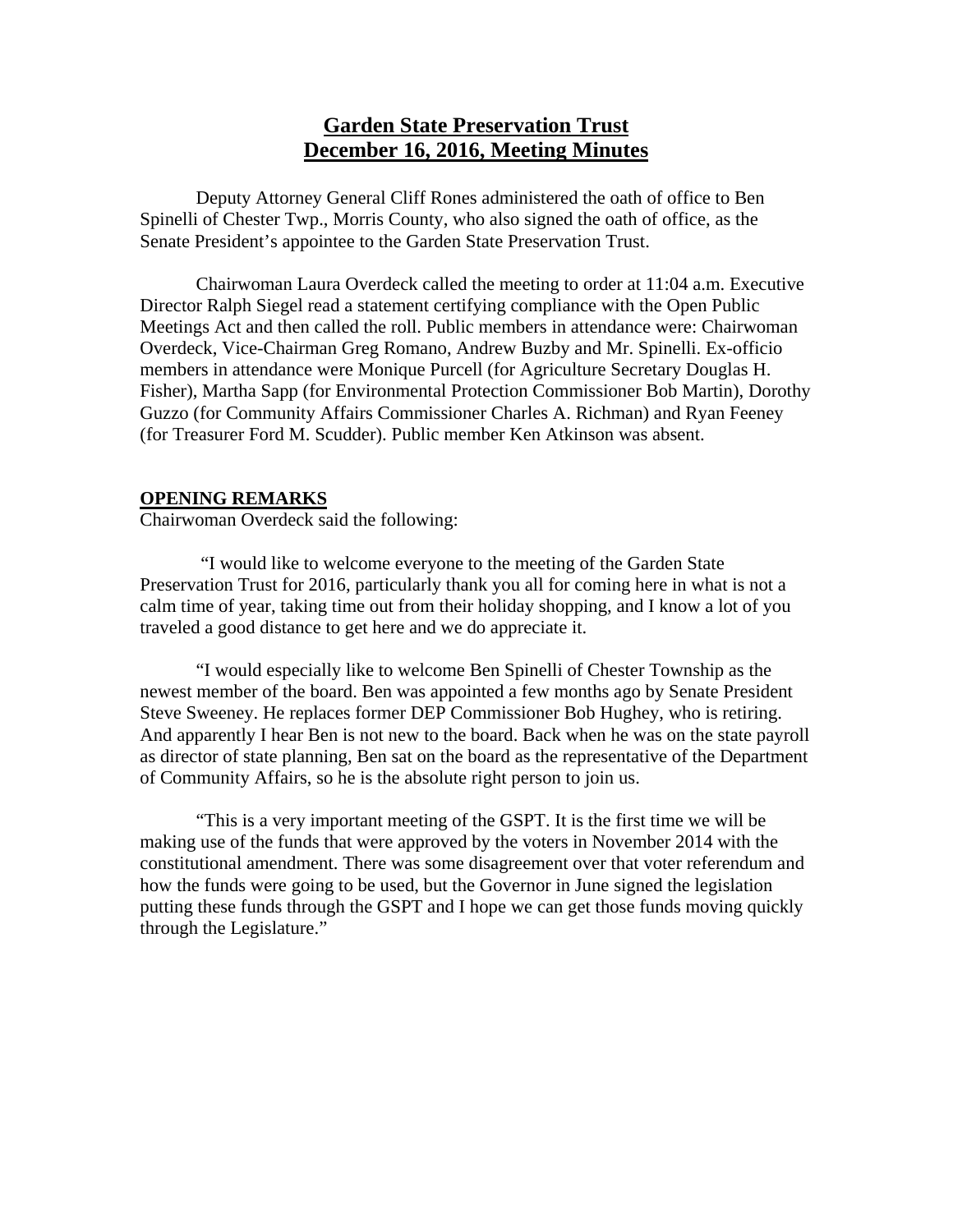#### **APPROVAL OF MINUTES OF JUNE 10, 2015, BOARD MEETING**

Chairwoman Overdeck asked if there were any corrections or clarifications to the draft minutes of the meeting. There were none. Mr. Siegel noted the consideration of these official minutes was a formality because a substantive version of the minutes had been submitted in June 2015 and had completed the Governor's veto review process.

Moved by Vice-Chairman Romano Seconded by Ms. Purcell. Approved 6-0.

Ms. Guzzo and Mr. Spinelli abstained because they did not attend the June 10, 2015, meeting.

#### **ELECTION OF OFFICERS FOR 2017**

Mr. Siegel explained that since it was near the end of 2016, it was thought best not to elect officers for 2016 but to proceed with elections of officers for 2017. He said the statutory rotation of chairmanship meant that in 2017, one of the Assembly Speaker's appointees was to serve as chair. These are Mr. Atkinson and Mr. Buzby.

Mr. Buzby nominated Mr. Atkinson in absence as chairman for 2017. Vice-Chairman Romano seconded the nomination.

Mr. Siegel conducted a roll call vote. Approved 8-0 to elect Mr. Atkinson chairman for 2017.

(His election did not take effect until the end of the Governor's veto period so Chairwoman Overdeck remained chair of the meeting.)

Mr. Siegel explained the vice-chairman could be elected from any of the five public board members.

Ms. Purcell nominated Vice-Chairman Romano as vice-chair for 2017. Chairwoman Overdeck seconded the nomination.

Mr. Siegel conducted a roll call vote. Approved 7-0-1 to elect Vice-Chairman Romano as vice-chairman for 2017. Vice-Chairman Romano abstained from the vote.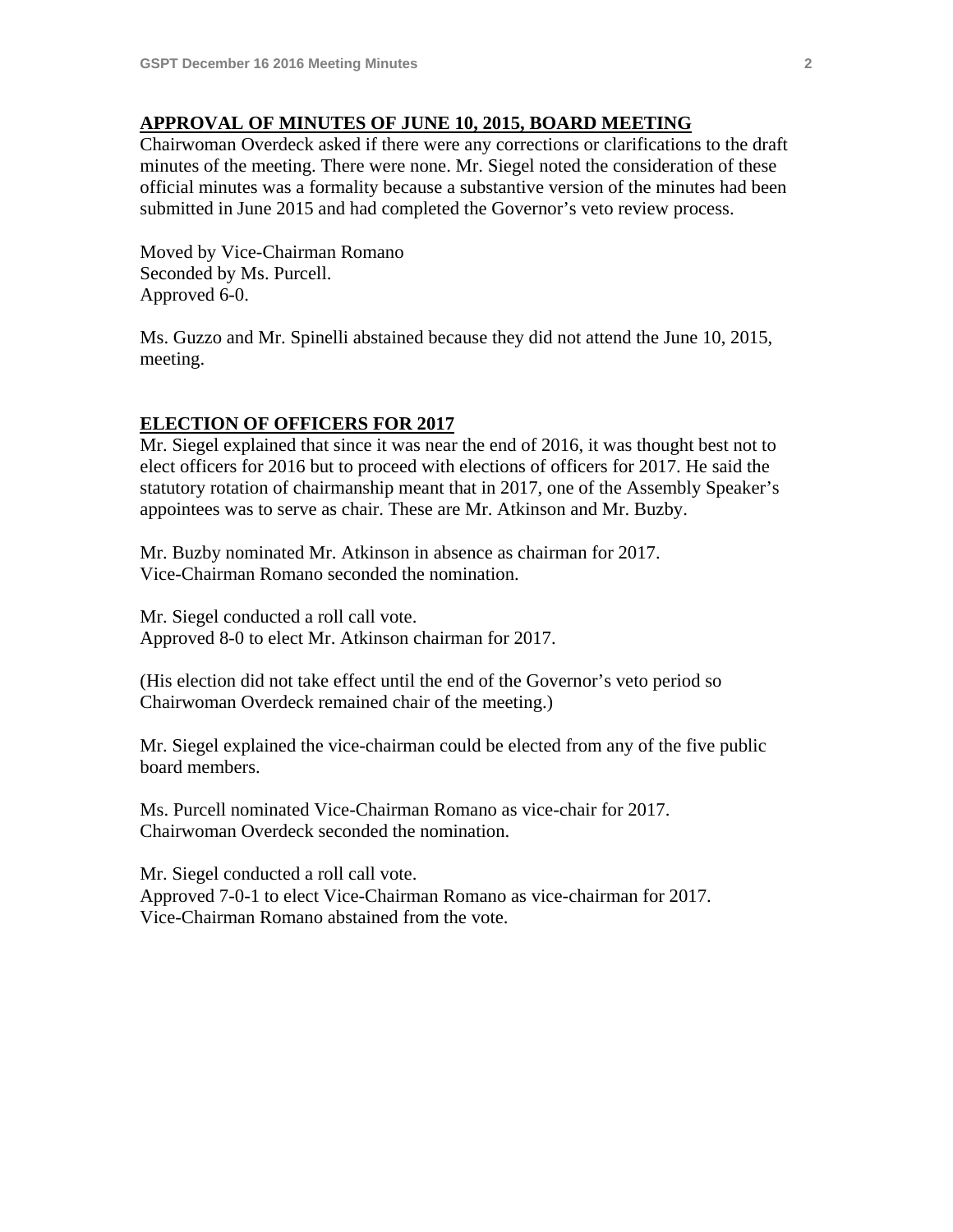Mr. Siegel explained the board could elect anyone to serve as Secretary and as Treasurer and could combine the positions. The statute does not require these posts to be held by a voting board member. He explained the posts have been combined since 2004.

Vice-Chairman Romano nominated Mr. Siegel to combined post of Secretary-Treasurer for 2017.

Chairwoman Overdeck seconded the nomination.

Mr. Siegel conducted a roll call vote.

Approved 8-0 to elect Mr. Siegel Secretary-Treasurer for 2017.

#### **APPROVAL OF MEETING DATES FOR 2017**

Chairwoman Overdeck said a proposal has been made to adopt meeting dates for 2017.

 Mr. Siegel directed board members to a page in the Members' Meeting Books that listed the following proposed meeting dates:

- Tuesday, March 14.
- Tuesday, May 9.
- Tuesday, July 11.
- Tuesday, Sept. 12.
- Tuesday, Nov. 14.

 Mr. Siegel explained that under the GSPT Bylaws the chair has the authority to call and schedule meetings. In the absence of the chair, the vice chair can do it. In the event of a refusal to act, four board members can override the chair and force a meeting to be scheduled.

 Mr. Siegel said the setting of a schedule of meetings would not in any way replace or dilute the authority of the chair to call meetings. He said the chair will have it within their authority to postpone or cancel the meetings on the schedule as required.

The proposed schedule of five meeting dates for 2017 as listed was moved by Chairwoman Overdeck. Seconded by Ms. Purcell Mr. Siegel conducted a rollcall vote. Approved 8-0.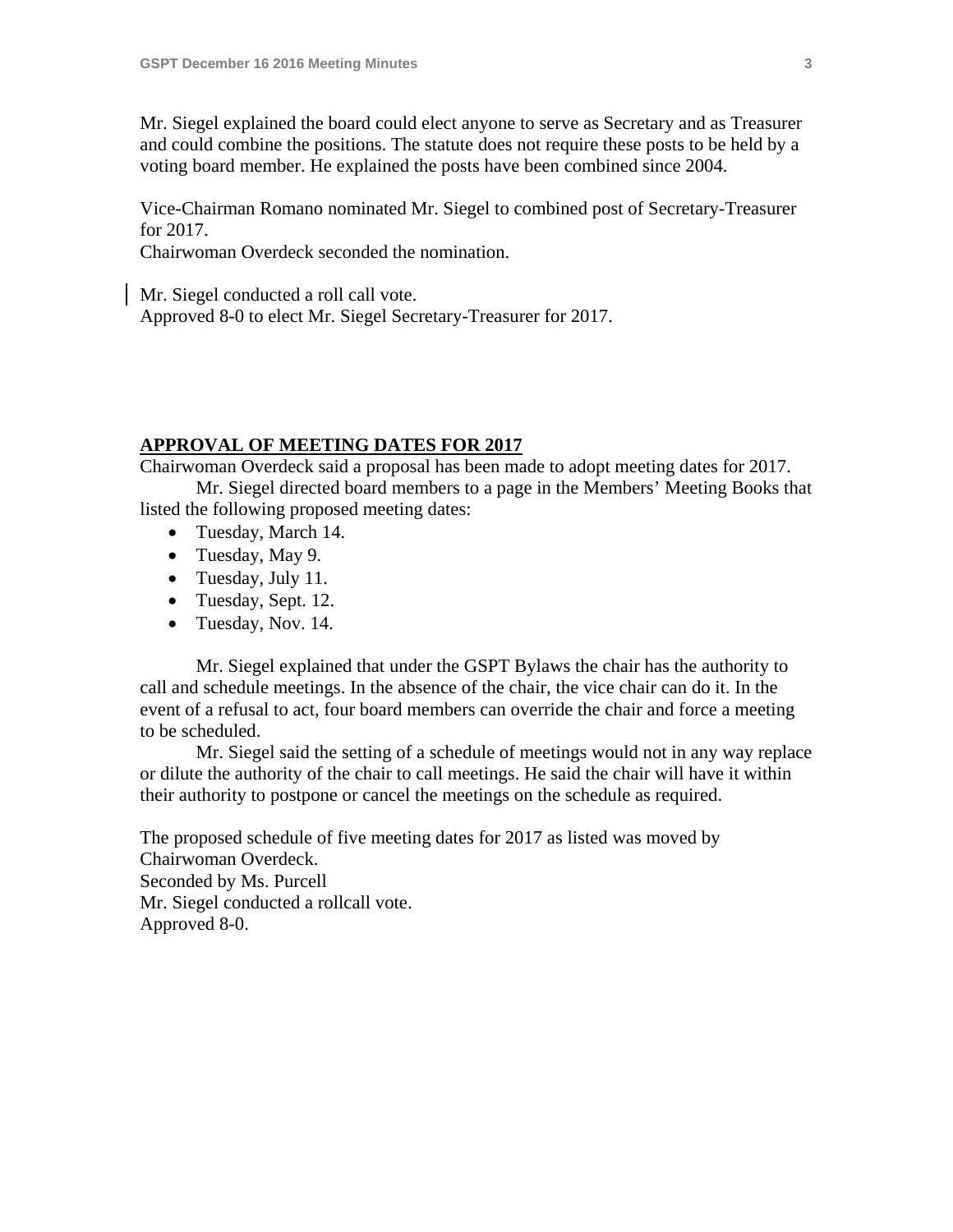#### **RESOLUTION #16-001 HONORING MIKE MURPHY**

Chairwoman Overdeck directed Mr. Siegel to read the commemorative resolution for former board member Mike Murphy honoring him for his service.

 Mr. Siegel read the following*: "William Michael 'Mike' Murphy of Brielle, N.J., is honored by his fellow members for his tenure as an invaluable member of the Garden State Preservation Trust from 2005 to 2015, including three terms as chairman. Mike's dedication, his congeniality, his vast institutional memory and his wise counsel to the cause of land preservation have given him standing as one of the most influential members of the Garden State Preservation Trust in its 17 years. His foresight and his political expertise have made a lasting contribution in developing and maintaining one of the largest state-funded land preservation programs in the United States."*

Roll call vote was conducted. Approved 8-0.

 Mr. Siegel said he has been friends with Mr. Murphy a long time and he recalled Mr. Murphy's campaign for governor in the Democratic primary in 1997. He joked that Mr. Murphy was thinking of reviving his campaign career now that "Murphy For Governor" signs were appearing all over New Jersey (in reference to 2017 Democratic candidate Phil Murphy.)

#### **EXECUTIVE DIRECTOR'S REPORT**

Mr. Siegel drew the members' attention to the collection of press releases and news clippings in the Members' Meeting Books. He made special note of a press release concerning Riverfront Park in Newark, which he said was a statewide and national model for a critical urban project.

 Mr. Siegel also drew the members' attention to a sequence of three clippings: a story about Green Acres funding in which the funding sum was in error, followed by a negative editorial in the Morristown Daily Record accusing the Department of Environmental Protection (DEP) of being slow in the use of preservation funds, followed by a "letter to the editor" by DEP Assistant Commissioner Richard Boornazian in response the accusations to literally set "The Record" straight.

 Mr. Siegel discussed letters send out by the GSPT with the approval of Chairwoman Overdeck to the three preservation agencies in December 2015 to advise them that their Garden State Preservation Trust funds were "over-appropriated." He said this means the trust funds would not have adequate cash to pay for every appropriation that had been approved up to 2009.

 Mr. Siegel said the Garden State Preservation Trust Funds ceased making newmoney appropriations in 2009 in accordance with its statutory authorization. The object of the board in 2009 had been to ensure every available dollar was appropriated to preservation projects. He said it was in this spirit that the decision was made not to set aside an arbitrary reserve.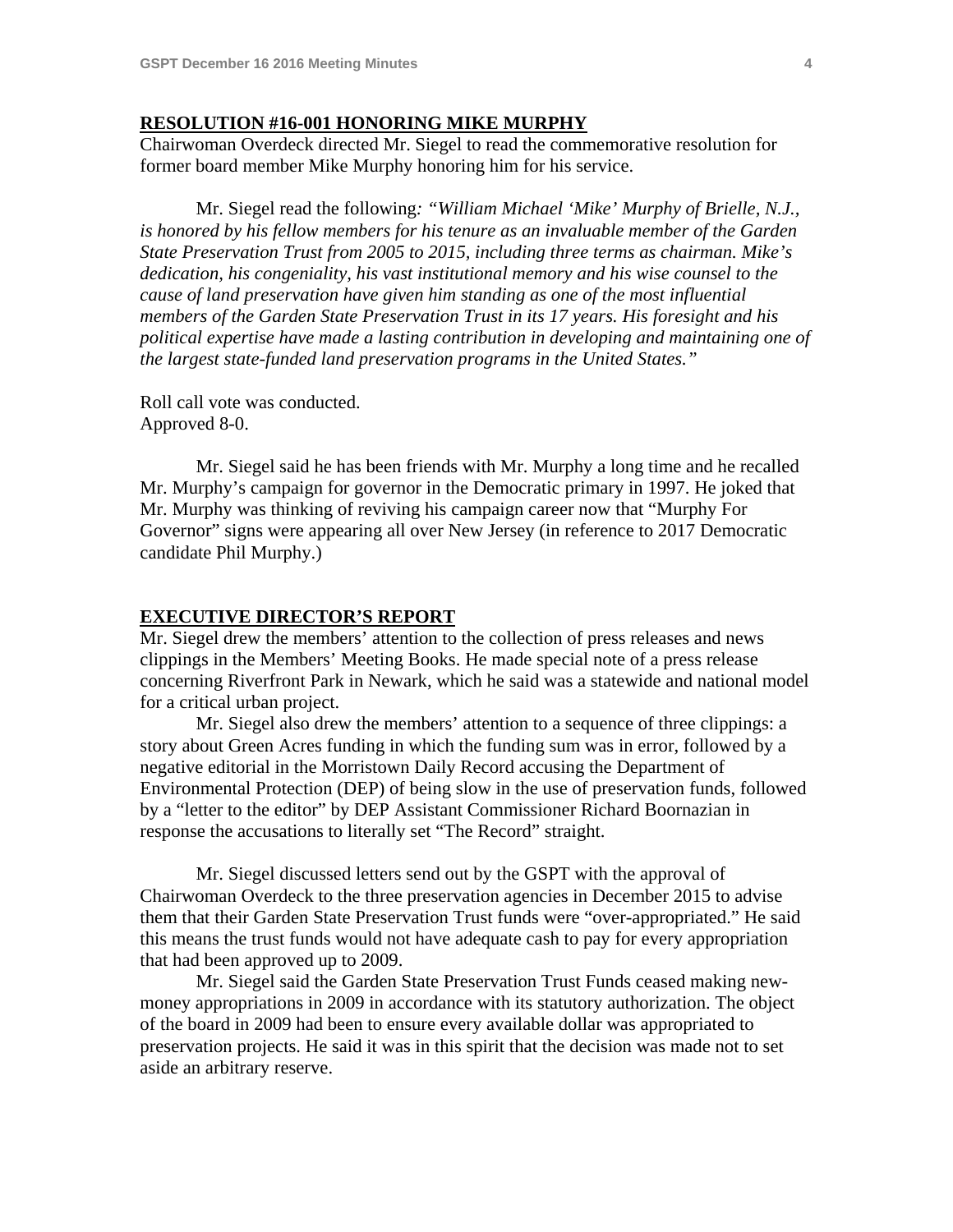Mr. Siegel said money continued to be drawn from the trust funds from 2009 to 2014 to cover the administrative costs of the three preservation agencies. He said this draw had not been anticipated in 2009. While there was interest income and revenue from sales and loan repayments from 2009 to 2014, these revenues were not adequate to offset the administrative costs that were being charged to the GSPT's trust funds. This caused the trust funds to become over-appropriated. He said this means the programs would have some appropriations, either grants or projects, that would lack sufficient funds to pay the costs when the projects come due or are completed.

 Mr. Siegel said this over-appropriation was explained to the three funded preservation agencies in letters that were prepared in December 2015 by the GSPT. He said copies of these letters were in the Members' Meeting Books.

 Mr. Siegel said it was a part of the job of the GSPT to keep track of all trust funds under its authority to advise other agencies about these over-appropriations. He said no action or response was requested. He said the programs would simply need to be mindful that at some point some grants or projects which received an appropriation would have to be withdrawn or cancelled for lack of funds. He said he did not expect this to be a significant problem since the cancellations of grants or projects was a routine matter in all of the programs.

Mr. Siegel explained the Summary of funds available for 2017:

- 1. Corporation Business Tax (CBT) revenues dedicated to preservation purposes leftover from FY2016 totaling \$40.46 million.
- 2. A part of the CBT revenues dedicated to preservation purposes anticipated to be collected in FY2017 totaling \$53.54 million.
- 3. Funds from a dormant Diesel Risk Mitigation fund account transferred for preservation purposes totaling \$66.9 million.

 Mr. Siegel said these sources of revenue totaled \$160.9 million available for appropriation in FY2017.

 Mr. Siegel said the CBT funds for 2017 represented only 75% of the amount expected to be collected with 25% being held back as a safety margin. He said this limitation was requested by the Treasury's Office of Management & Budget as a prudent step because no one could be certain what the CBT collections for the current fiscal year would actually be. He said the full sum forecasted should bring in \$71.4 million for preservation purposes in FY2017. He said if this proves to be the correct, the extra \$17.8 million withheld in the safety margin would be available for appropriations next year.

 Mr. Siegel explained the CBT is a volatile tax base that is difficult to forecast with precision since it is in fact an amalgamation of some 80 different taxes and tax rates forecast to bring in \$2.5 billion in FY2017. He said down-ticks in certain sectors of the economy can reduce collections so it was prudent to limit appropriations to 75% of the forecast.

 Mr. Siegel made note of a chart in the Members' Meeting Books showing the track record of CBT collections over the past 10 years. He said the chart showed CBT collections fell short of the forecast six times from 2007 to 2016. He said the shortfalls ranged from 5% in 2009 to 14% in 2014. He noted that never had the shortfall been close to 25% so the safety margin should be adequate.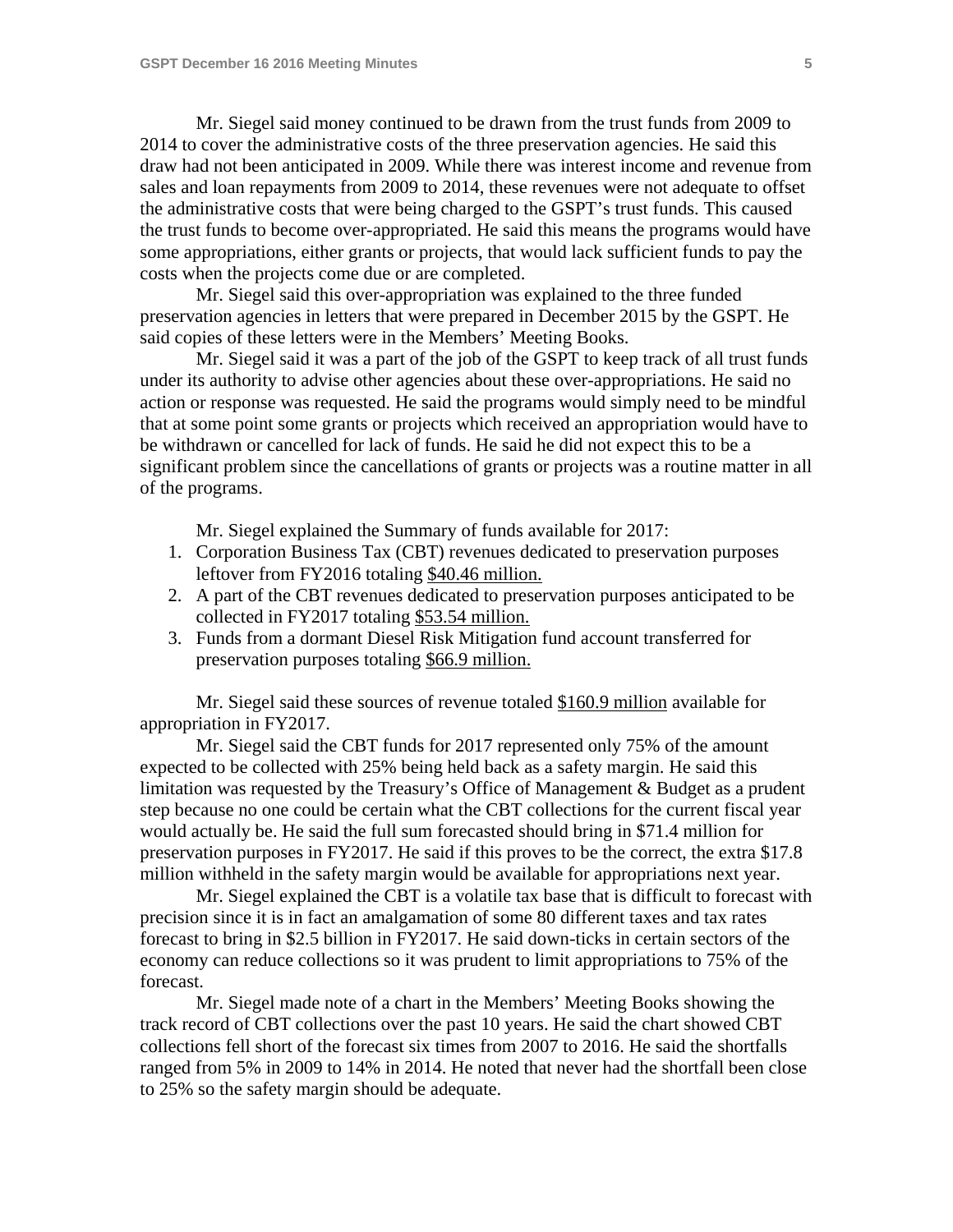|      | <b>CBT</b>                | <b>CBT</b>      |                               |
|------|---------------------------|-----------------|-------------------------------|
|      | <b>Appropriations Act</b> | <b>Actual</b>   |                               |
| FY   |                           |                 | <b>Error Short Percentage</b> |
| 2007 | \$2.607.071.000           | \$3,084,921,000 | 0%                            |
| 2008 | \$2,623,000,000           | \$3,062,447,000 | 0%                            |
| 2009 | \$2.811.600.000           | \$2,665,162,000 | 5%                            |
| 2010 | \$2,336,000,000           | \$2,144,564,000 | 8%                            |
| 2011 | \$2,291,000,000           | \$2,344,430,000 | 0%                            |
| 2012 | \$2,261,000,000           | \$2,037,103,000 | 10%                           |
| 2013 | \$2.666.000.000           | \$2,371,401,000 | 11%                           |
| 2014 | \$2.461.000.000           | \$2.112.909.000 | 14%                           |
| 2015 | \$2,610,000,000           | \$2,738,759,000 | 0%                            |
| 2016 | \$2,677,164,000           | \$2,335,973,000 | 13%                           |
| 2017 | \$2,492,973,000           |                 |                               |
|      |                           |                 |                               |

(Attached is the CBT 10-Year Forecast chart included in the Members' Meeting Books.)

 Mr. Siegel said CBT funds that come in but are not appropriated would just "roll forward" and would become available in subsequent years because these funds are constitutionally dedicated and so cannot be diverted to another account or for another purpose.

(Attached is a Fund Sources chart included in the Members' Meeting Books.)

#### **GSPT Fund Sources for FY2017**



 Vice-Chairman Romano asked whether CBT funds that come in above the forecast by 10%, perhaps \$85 million, would still be earmarked for preservation and available for appropriation in subsequent years. Mr. Siegel said yes.

 Mr. Siegel said if the GSPT board were to approve appropriations of \$53 million from the CBT revenue from FY2017, and actual collections came in at \$83 million, the additional \$30 million would fold into the following year and would be available for appropriation in the following year. He said the "true number" collection in Fiscal Year 2017 (which ends June 30, 2017) may not be known until September of 2017, three months after the fiscal year has ended.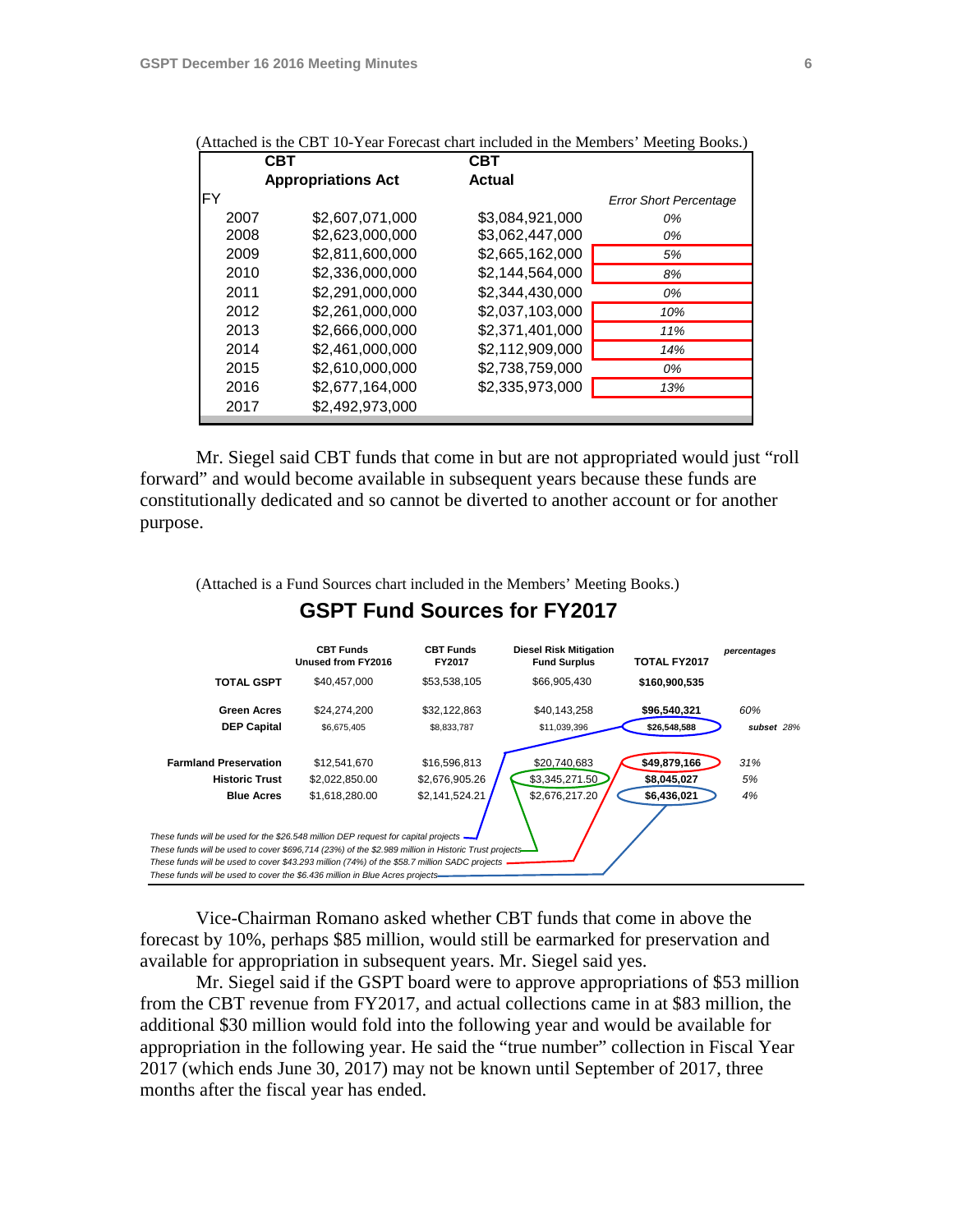Mr. Siegel asked DEP finance director Adrienne Kreipke, who was in the audience, if she would agree with him that a true number would not be known until September. Ms. Kreipke, a former official in OMB, said it might be even later than that.

 Vice-Chairman Romano asked about the previous use of the Diesel Risk Mitigation funds. Ms. Kreipke said it was used to help fund retro-fit grants.

 Mr. Siegel said the Treasury department was conducting a bond issue in coming weeks with \$100 million earmarked for preservation accounts from the 2007 and 2009 bond fund.

### **PRESENTATION OF GREEN ACRES, BLUE ACRES & DEP CAPITAL PROJECTS GRANT RECOMMENDATIONS**

Chairwoman Overdeck introduced and welcomed DEP Assistant Commissioner Boornazian to make his presentation.

 Mr. Boornazian introduced Ms. Kreipke and Fawn McGee, chief of State Acquisitions, which includes Blue Acres. He said today's presentation would cover recommendations for funding for the Green Acres State Acquisition program; for the Blue Acres flood-property acquisitions also administered by the Office of Green Acres; and for capital projects funding for the DEP Division of Parks & Forestry and Division of Fish & Wildlife.

 Mr. Boornazian said the general public was most familiar with the Green Acres Local Grants and Nonprofit Grants programs, which were not included in today's recommendations. He said applications for Local and Nonprofit grants have just gone out, were due back in February and would take at least two or three months to evaluate. He said they would not be ready for the scheduled March 14 GSPT meeting.

 Mr. Boornazian reviewed the history of voter approval of preservation funding, with 13 bond acts approved and, most recently, the constitutional amendment in Public Question #2 and the follow-up Preserve New Jersey Act signed in 2016.

 Mr. Boornazian said 684,000 acres of land have been protected through the Green Acres program in the past 55 years. He said together with the Farmland Preservation program and older land acquisitions, including federal refuges, preserved land in New Jersey now exceeds 1.5 million acres. "Clearly the program has a great mission and is really proud of those accomplishments," he said.

 Mr. Boornazian said the recommendation before the GSPT today includes \$32.9 million for State acquisitions in Green Acres and Blue Acres, plus \$26.8 million for recreational development and capital improvement projects in State Parks, forests and refuges.

 Mr. Boornazian said the Blue Acres program has been the most successful of the Governor's agenda in response to Hurricane Sandy in 2012. He said the State leverages those funds with federal money for "tremendous" buying power. He said the target is to buy out 1,000 homes that face the risk of repeated flooding.

 Mr. Boornazian said the recommendation for DEP capital projects is something new to the board members of the GSPT. In past years capital projects funding had been appropriated through the annual State Budget. He said the Preserve NJ Act formula, which governs the use of all preservation and conservation funds coming through the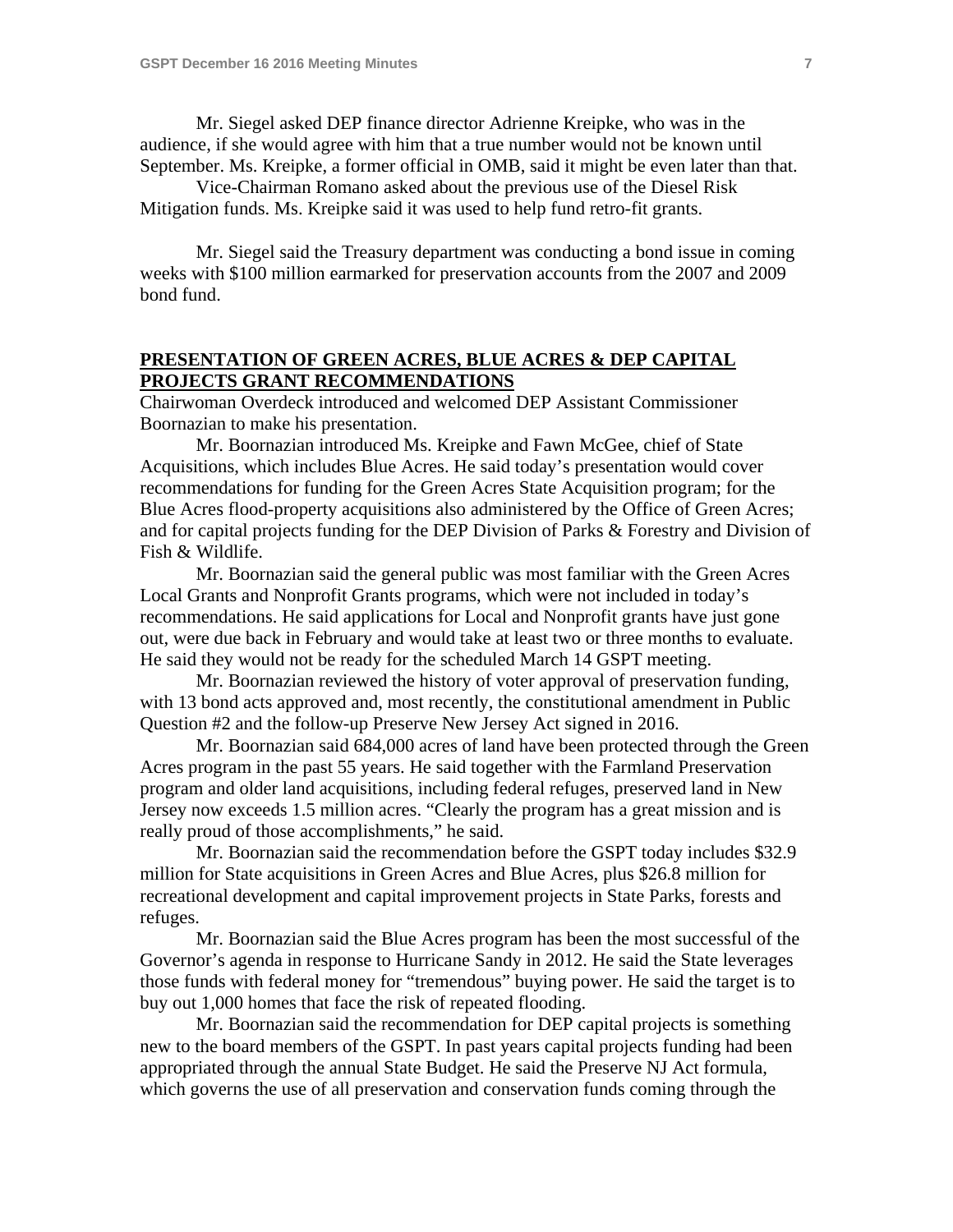CBT, makes available \$11 million for state capital projects. He said the backlog of capital projects on state parks and state lands exceeds \$400 million.

 Mr. Siegel said his should have included in his fiscal report an explanation of the Summary of Green Acres recommendations. He reiterated the figures Mr. Boornazian reported in his presentation.

#### (Attached is a Green Acres Summary chart included in the Members' Meeting Books.)

| <b>Green Acres FY2017 Summary</b><br><b>State Acquisition, Parks Development &amp; Capital Projects</b> |                |                            |                                    |                                         |                    |  |  |  |
|---------------------------------------------------------------------------------------------------------|----------------|----------------------------|------------------------------------|-----------------------------------------|--------------------|--|--|--|
|                                                                                                         | Recommendation | FY2017<br><b>CBT Funds</b> | FY2016<br><b>Surplus CBT Funds</b> | <b>FY2017</b><br><b>Diesel RM Funds</b> | Total<br>Available |  |  |  |
| <b>State Acquisition</b>                                                                                | \$26,548,000   | \$8.833.210                | \$6.675.405                        | \$11.039.396                            | \$26.548.011       |  |  |  |
| <b>State Capital Projects</b><br>& Park Development                                                     | \$26,548,000   | \$8,833,210                | \$6,675,405                        | \$11,039,396                            | \$26,548,011       |  |  |  |
| <b>Blue Acres</b>                                                                                       | \$6,436,000    | \$2,141,384                | \$1,618,280                        | \$2,676,217                             | \$6,435,881        |  |  |  |
| <b>Total Recommendation</b>                                                                             | \$59,532,000   | \$19,807,804               | \$14,969,090                       | \$24,755,009                            | \$59,531,903       |  |  |  |

# **RESOLUTION #16-002 TO APPROVE DEP & GREEN ACRES RECOMMENDATIONS FOR STATE CAPITAL PROJECTS, STATE STEWARDSHIP, BLUE ACRES ACQUISITION AND GREEN ACRES STATE ACQUISITION IN 10 PROJECT AREAS FOR FY2017 FROM THE PRESERVE NEW JERSEY (CBT) GREEN ACRES FUND AND THE DIESEL RISK MITIGATION FUND**

Mr. Siegel explained the submission of multiple resolutions to allow for recusal by certain board members from certain items. The instant resolution was designed so that all of the board members could vote on it to assure the majority of recommendations can be considered for approval despite recusals by certain members on other items.

Moved by Ms. Purcell Seconded by Chairwoman Overdeck Approved 8-0

SIDE NOTE (NOT PART OF OFFICIAL MINUTES): This resolution approved the appropriation of \$54.5 million from the CBT Fund in three parts:

- \$26.55 million for capital projects in both the State DEP Division of Parks & Forestry and Division of Fish & Wildlife;
- \$21.55 million to the Green Acres program for State Acquisitions;
- \$6.4 million to the Office of Green Acres for Blue Acres flood property acquisitions.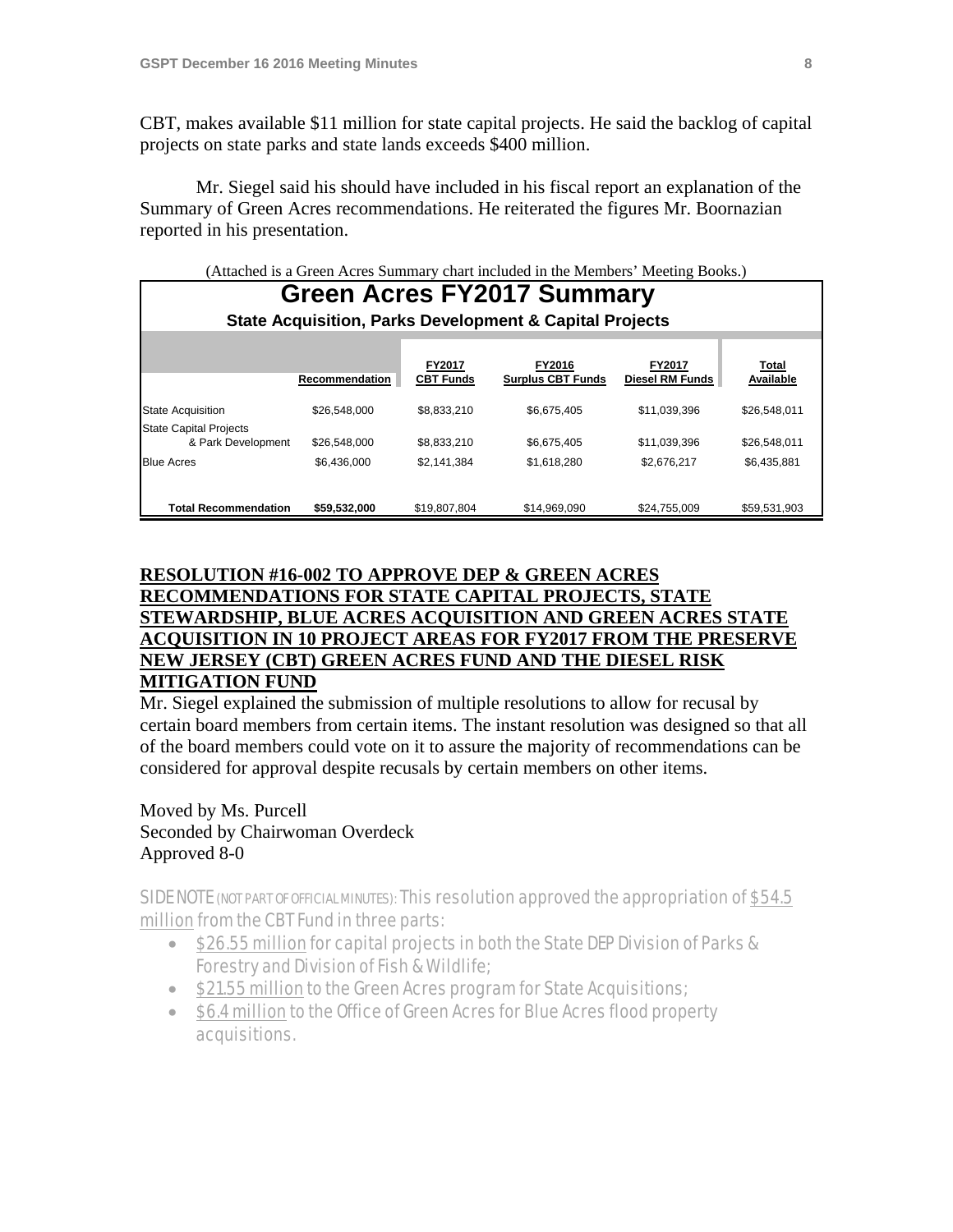# **RESOLUTION #16-003 TO APPROVE GREEN ACRES RECOMMENDATIONS FOR STATE ACQUISITION IN THE HIGHLANDS GREENWAY PROJECT AREA FOR FY2017 FROM THE PRESERVE NEW JERSEY (CBT) GREEN ACRES FUND AND THE DIESEL RISK MITIGATION FUND**

Mr. Siegel explained this project area had been extracted for a separate resolution to accommodate the request for a recusal.

Moved by Ms. Purcell Seconded by Chairwoman Overdeck Approved 7-0

Mr. Spinelli when his named was called said he recused from the vote because his consulting firm represents parts of the Highlands Greenway project area, namely Morris and Warren counties.

DAG Rones corrected the Executive Director by explaining that a board member who intends to recuse should not have their name called during the roll-call vote. He said when a board member recuses from a resolution, that recusing board member should be treated as if they are not present. He further explained that a board member who is recusing cannot be counted toward the required GSPT quorum of five members for the purposes of the resolution. Mr. Siegel noted that with Mr. Spinelli's recusal there were still an adequate number of board members present (7) to constitute a quorum.

SIDE NOTE (NOT PART OF OFFICIAL MINUTES): This resolution approved the appropriation of \$5 million from the CBT Fund to the Green Acres program for State Acquisitions in the Highlands Greenway Project Area.

The two DEP resolutions -002 & -003 bring the total appropriation to \$59.5 million from the CBT Fund to DEP and to Green Acres (including Blue Acres funding).

----

### **EXECUTIVE DIRECTOR'S FISCAL REPORT – NJ HISTORIC TRUST**

Mr. Siegel explained the Historic Trust project recommendations for 25 grants totaling \$2.988 million relies mainly on available funds from the 2009 Historic Preservation Bond Fund. He said \$1.94 million had remained available for appropriation from the 2009 Bond Fund and another \$351,000 has become available for re-appropriation because of the withdrawal of projects from previous appropriations.

 Mr. Siegel said the \$696,000 balance of the recommendation was being funded from the current Preserve NJ Historic Preservation Fund, focusing on the use of the money transferred from the Diesel Risk Mitigation Fund first before touching the funds available from CBT FY2016 and FY2017 collections.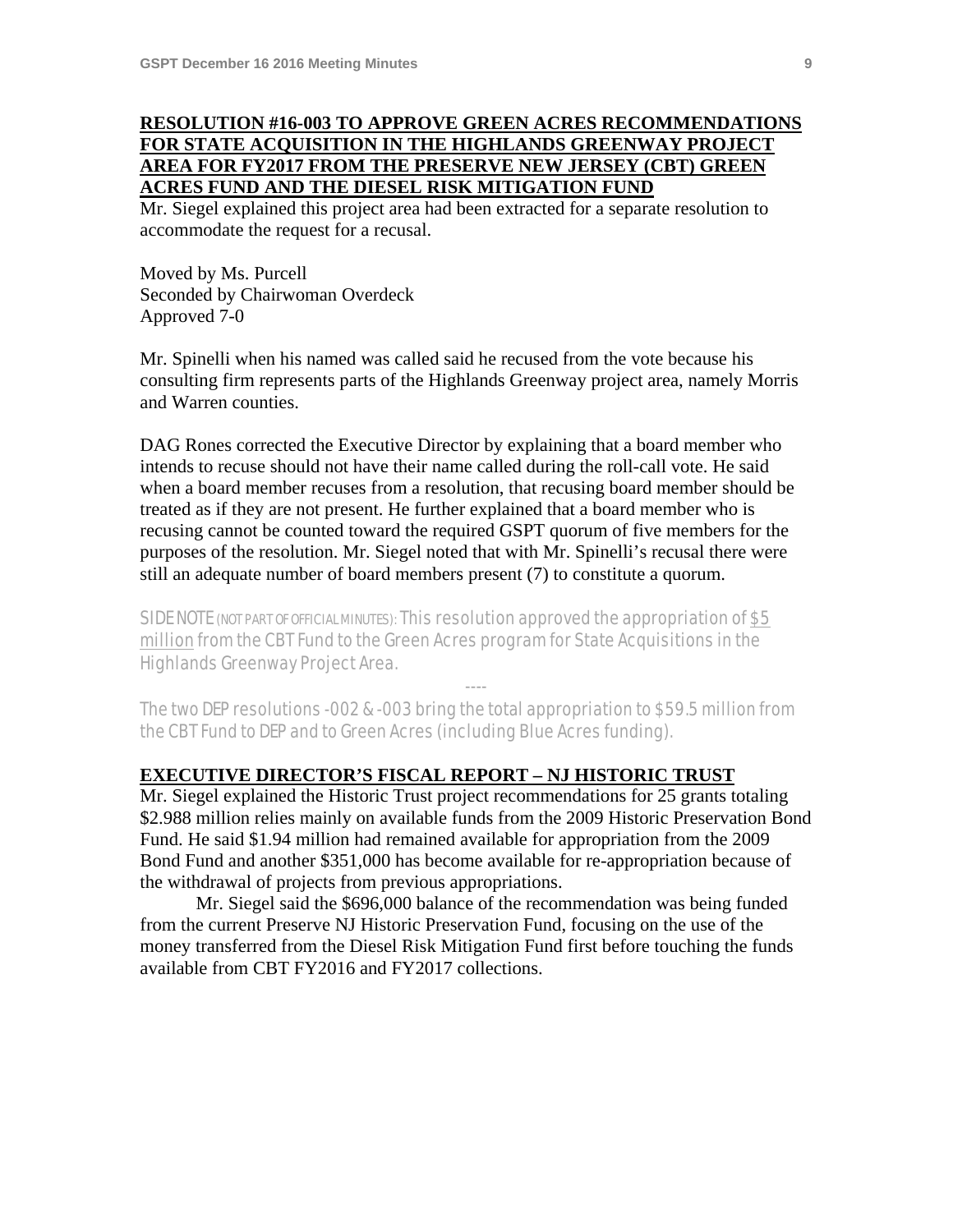**Historic Trust FY2017 Recommendations SUMMARY Total 2009 Bond Fund 2009 Bond Fund FY2017 Appropriation Unappropriated Withdrawals & Diesel Risk Mitigation Recommended Balance Available Cancellations Fund Surplus Capital Level I Grants \$2,988,859** \$1,940,959 \$351,186 \$696,714 **Capital Level II Grants** *not recommended* **Historic Site Management Grants** *not recommended* **TOTAL \$2,988,859**

# **PRESENTATION OF NJ HISTORIC TRUST GRANT RECOMMENDATIONS**

Chairwoman Overdeck introduced New Jersey Historic Trust Executive Director Ms. Guzzo, who stepped away from her seat on the board to make her presentation.

 Ms. Guzzo thanked the board members for meeting to consider these recommendations, noting the project application round had been completed in 2015. She said they received more than 54 applications totaling more than \$6 million.

 Ms. Guzzo explained the program primarily funds bricks-and-mortar restoration of historic sites with some smaller grants for planning and to develop heritage tourism. She said the first grants were awarded in 1990 using bond funds from a 1987 bond issue. She said the criteria to evaluate grants consider the condition of the resource and its unique qualities. She said they also look at the applicant organization, noting that grants go to nonprofits as well as to municipal governments. They endeavor to see whether the applicants are good stewards. Finally, she said the most important criteria is the public benefit "and whether our funding will make a difference."

 Ms. Guzzo reviewed the 28 projects with photos and Powerpoint slides for each project, which were also listed and described in the Members' Meeting Books.

 Ms. Guzzo said in the past the Historic Trust would alternate grant rounds between bricks-and-mortar restoration projects, such as those being recommended this year, and then in the next round a set of smaller planning grants to set the stage for a future round of restoration projects. She said they would like to get back into the cycle.

#### (Attached is a Historic Trust Summary chart included in the Members' Meeting Books.)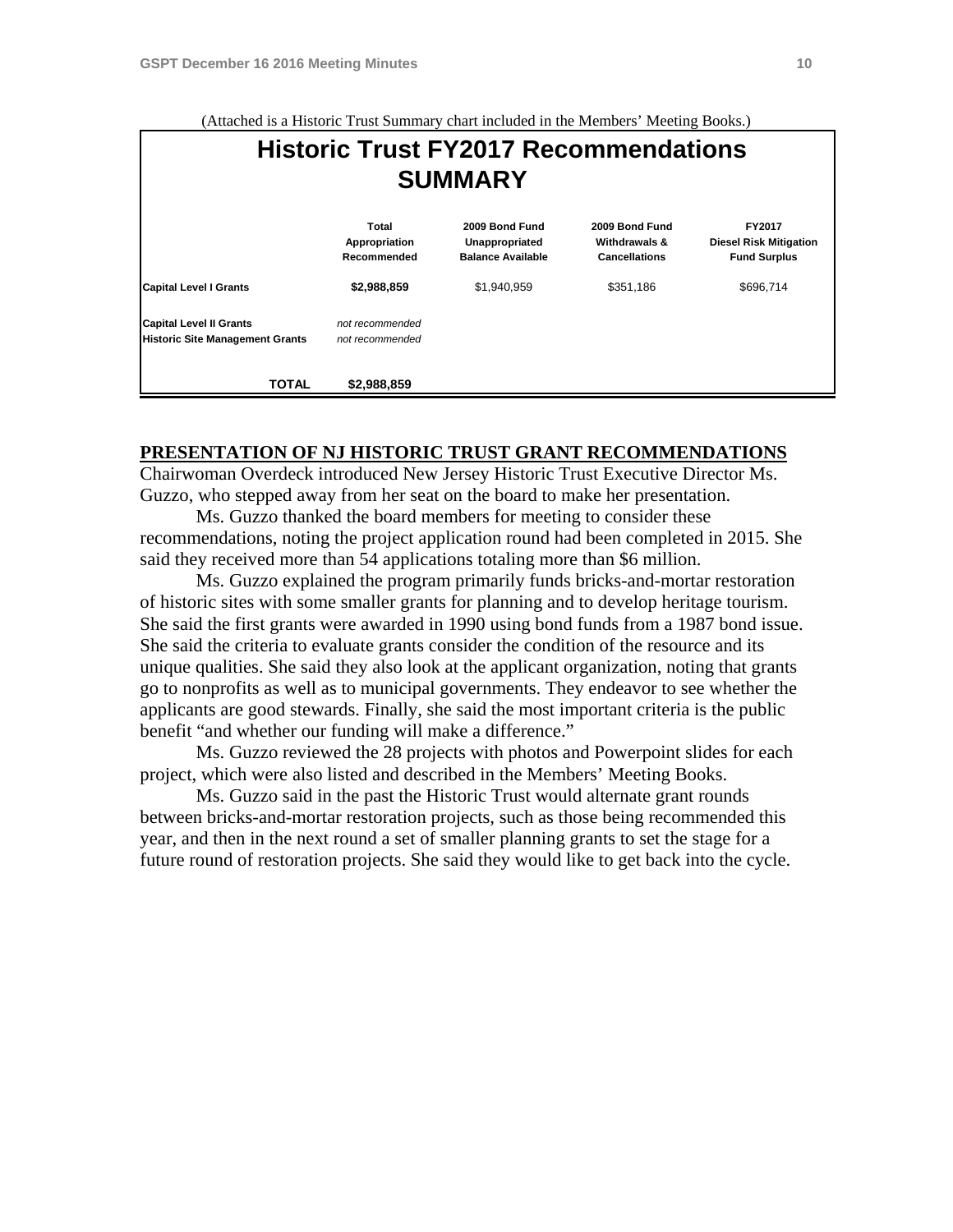# **RESOLUTION #16-004 TO APPROVE NEW JERSEY HISTORIC TRUST RECOMMENDATIONS FOR CAPITAL PROJECTS FOR FY2017 FROM THE DIESEL RISK MITIGATION FUND**

Chairwoman Overdeck explained the resolution.

 Ms. Guzzo, who was attending her first GSPT meeting as a board member representing Community Affairs, asked if she should recuse on the measure, considering that she was the Executive Director of the agency that would administer the project grants.

 DAG Rones said when an ex-officio board member is representing a department they are representing that department's interests. But he said since Ms. Guzzo is involved in the program and that this is the source of her livelihood, the approval does benefit her. He said finally that it was a close legal call and that he was not sure how Ms. Guzzo should proceed concerning the vote.

 Mr. Siegel, who serves as the ethics officer for board members, said that in his opinion it was clear that Ms. Guzzo, sitting on the board as an ex-officio member, was sent there to vote as DCA Commissioner Charles ("Chuck") Richman would be voting. "You are Chuck Richman. Presumably Chuck supports the Historic Trust grants," Mr. Siegel said.

 Mr. Rones asked Ms. Guzzo if she would be directed by her commissioner and by the Historic Trust board chairperson to support the recommendations. Ms. Guzzo answered yes. Then Mr. Rones said then she should be OK to vote provided this was stated for the record.

 Mr. Siegel explained there were two separate resolutions for the Historic Trust recommendations because there were two different funding sources: the 2009 Historic Preservation Bond Fund and the Diesel Risk Mitigation funds transferred into the Preserve NJ Historic Preservation Fund.

Moved by Ms. Purcell Seconded by Ms. Sapp Approved 8-0

SIDE NOTE (NOT PART OF OFFICIAL MINUTES): This resolution approved the appropriation of \$697,000 from Diesel Risk Mitigation funds deposited into the CBT Fund to the New Jersey Historic Trust for Capital Level II grants.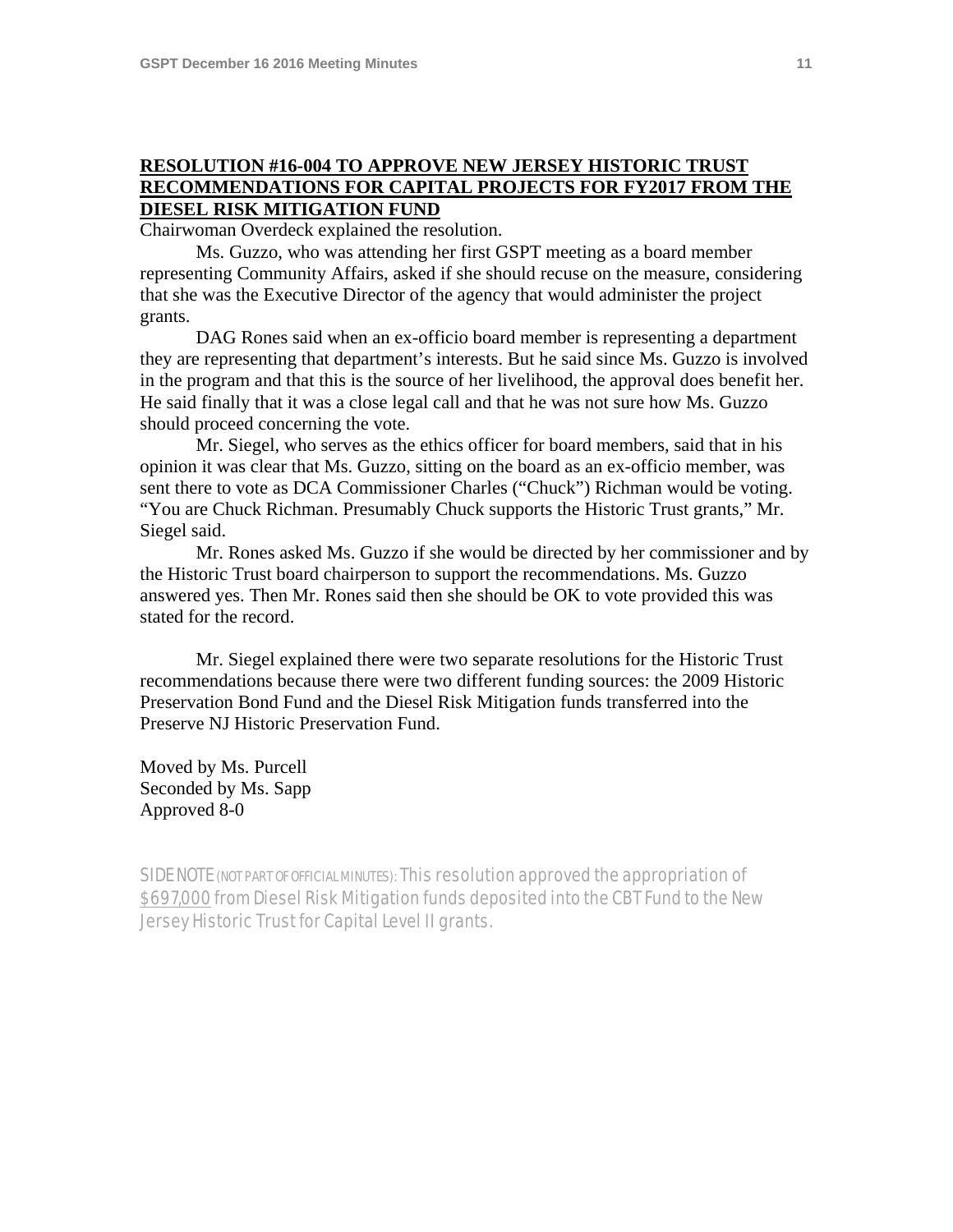# **RESOLUTION #16-005 TO APPROVE NEW JERSEY HISTORIC TRUST RECOMMENDATIONS FOR CAPITAL PROJECTS FOR FY2017 FROM THE 2009 HISTORIC PRESERVATION BOND FUND**

Moved by Chairwoman Overdeck Seconded by Ms. Purcell Approved 8-0

SIDE NOTE (NOT PART OF OFFICIAL MINUTES): This resolution approved the appropriation of \$2.29 million to the New Jersey Historic Trust for Capital Level II grants from the 2009 Historic Preservation Bond Fund. Two separate resolutions are used because there are two separate funding sources.

----

The two Historic Trust resolutions -004 & -005 bring the total appropriation to \$2.989 million from both the CBT Fund and from the 2009 Bond Fund.

#### **EXECUTIVE DIRECTOR'S FISCAL REPORT – FARMLAND PRESERVATION**

Mr. Siegel said the State Agriculture Development Committee (SADC) was relying on a complex mix of revenues for its recommendations, especially for the SADC's State Direct acquisition program. He said these revenues include compensation payments related to pipeline right-of-way condemnations of preserved farmland.

 Mr. Siegel said the County Planning Incentive Grants, which at \$32.5 million were the largest appropriation recommendation, plus the Municipal Planning Incentive Grants and Stewardship Grants were all drawing from the new Preserve NJ Farmland Preservation Fund, which was based on CBT revenues with Diesel Risk Mitigation funds. Lastly, the Nonprofit Grants were being funded entirely from the 2009 Bond Fund with money made available from the withdrawal or cancellation of Nonprofit projects that had been appropriated from that 2009 fund.

 Mr. Siegel said the Stewardship Grants recommendation does not list specific grants to a list of farms or farmland owners. He said the recommendation seeks approval to create a grant program with a set sum from which farmland owners would be able to apply for matching grants to pay for either Soil & Water Grants or for matching grants to install deer fencing. He said the GSPT board should feel free to consider this recommendation despite the absence of specific, identified projects because there are well-established regulations governing how these stewardship grants will be administered. He said these regulations and grant-award procedures have been in place for decades.

(Attached is a Farmland Preservation Summary chart included in the Members' Meeting Books.)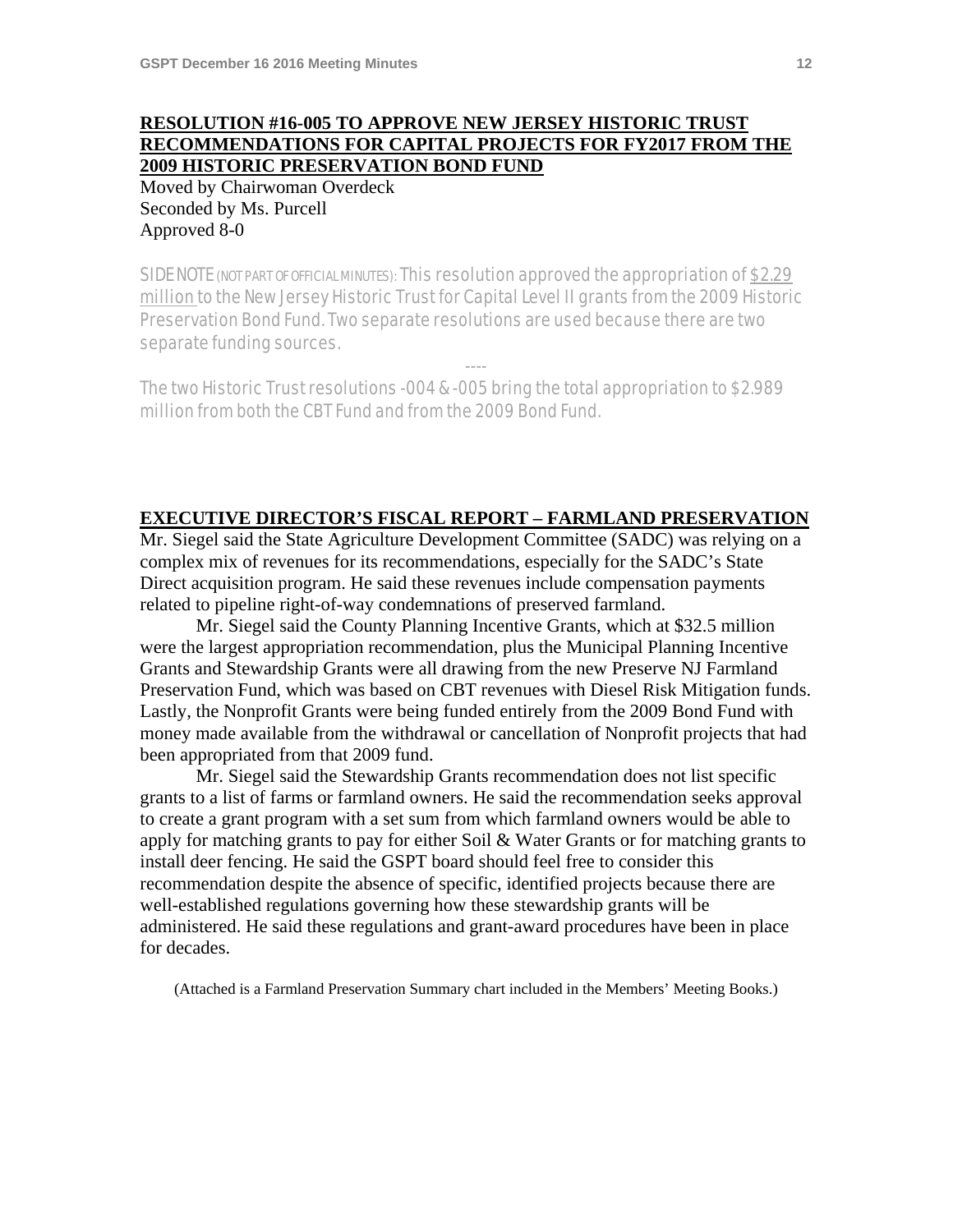| <b>Farmland Preservation FY2017 Summary</b><br><b>State Agriculture Development Committee</b> |              |                                                             |                                                            |                                                           |                                                      |                                                      |                                                                     |                                                   |  |
|-----------------------------------------------------------------------------------------------|--------------|-------------------------------------------------------------|------------------------------------------------------------|-----------------------------------------------------------|------------------------------------------------------|------------------------------------------------------|---------------------------------------------------------------------|---------------------------------------------------|--|
|                                                                                               |              | ---- New Revenue Funds -----                                |                                                            |                                                           | ---- Reallocations of Old Grants -----               |                                                      |                                                                     |                                                   |  |
|                                                                                               | <b>Total</b> | FY2017<br><b>CBT &amp; DRM Funds</b><br>(new appropriation) | 2009 Farmland<br><b>Bond Fund</b><br>(land sales revenue)* | 2007 Farmland<br><b>Bond Fund</b><br>(land sales revenue) | 2009 Farmland<br><b>Bond Fund</b><br>(reallocations) | 2007 Farmland<br><b>Bond Fund</b><br>(reallocations) | <b>GSPT Farmland</b><br><b>Preservation Fund</b><br>(reallocations) | 1989-1992<br><b>Bond Funds</b><br>(reallocations) |  |
| State Acquisition                                                                             | \$14,304,403 | \$1,796,660                                                 | \$745.938                                                  | \$187,082                                                 | \$5,149,166                                          | \$3,714,495                                          | \$2.430.661                                                         | \$280.401                                         |  |
| County PIG Grants                                                                             | \$32,500,000 | \$32,500,000                                                |                                                            |                                                           |                                                      |                                                      |                                                                     |                                                   |  |
| Municipal PIG Grants                                                                          | \$7,500,000  | \$7,500,000                                                 |                                                            |                                                           |                                                      |                                                      |                                                                     |                                                   |  |
| Nonprofit Grants                                                                              | \$2,900,000  |                                                             |                                                            |                                                           | \$2,900,000                                          |                                                      |                                                                     |                                                   |  |
| Stewardship Grants                                                                            | \$1,496,340  | \$1,496,340                                                 |                                                            |                                                           |                                                      |                                                      |                                                                     |                                                   |  |
| <b>Total Recommendation</b>                                                                   | \$58.700.743 | \$43,293,000                                                | \$745.938                                                  | \$187,082<br>\$44,226,020                                 | \$8,049,166                                          | \$3,714,495                                          | \$2,430,661                                                         | \$280,401<br>\$14,474,723                         |  |

# **PRESENTATION OF FARMLAND PRESERVATION PROGRAM GRANT RECOMMENDATIONS**

Chairwoman Overdeck introduced SADC Executive Director Susan Payne and invited her to make her presentation.

 Ms. Payne said she was pleased to appear before the board to explain the funding recommendations. She said the timing of the new funding is critical. She introduced Chief Financing Officer Daniel Patrick O'Connell, noting that he was a former financial adviser to the GSPT. She also introduced Matt DiStaulo, a member of the financial team, and Kendra Hall, an SADC administrative manager.

 Ms. Payne made note of some Farmland Preservation milestones. She said the SADC marked its 30<sup>th</sup> anniversary in 2015. She said 223,000 acres have been preserved on about 2,400 farms, second only to Pennsylvania and Maryland.

 Ms. Payne said the preservation totals represent a substantial segment of New Jersey's agricultural sector, which according to the latest federal census has 715,000 acres in farm production. This means one-in-three farm acres in New Jersey are permanently preserved. She said such a high proportion of preserved farmland means "what they do affects our program," and "what we do affects their industry."

 Ms. Payne said the New Jersey State government has invested \$1 billion in farmland preservation, the largest commitment in the nation, with matching funds from local governments and nonprofit foundations bringing the total spending to \$1.6 billion. "We are very proud of that," she said.

 Ms. Payne said many new farmers would not have a future in New Jersey without access to purchasing preserved land. She said New Jersey has the second most expensive farmland in the United States. She showed photos to cite a few examples of young farmers getting established on preserved farmland, which is available at much lower cost than market-value land. She also showed maps illustrating how preservation was being done on a regional or landscape basis, which she said was essential for agriculture to survive.

 Ms. Payne discussed Mill Hollow Farms in Quinton. The farm was preserved in partnership with New Jersey Conservation Foundation (NJCF), with 100 acres acquired by SADC through deed restriction plus 18 acres purchased outright by NJCF as a waterway buffer. She emphasized the importance of such cost-sharing partnerships between the SADC and other conservation entities.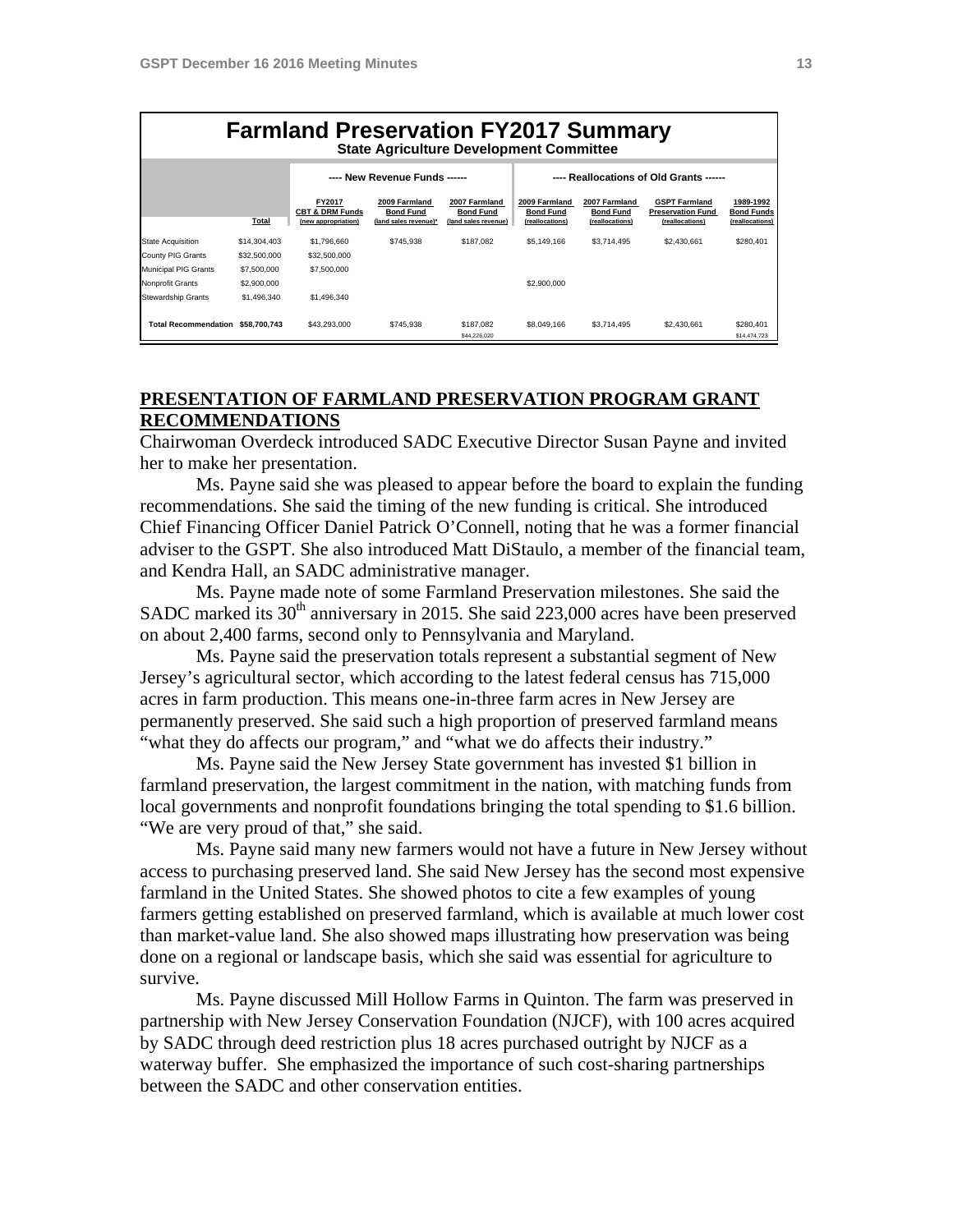Ms. Payne reviewed the total recommendation of \$58.7 million. She said there would also be a request of \$6.6 million for administrative costs which are not part of the request before the GSPT. *(The GSPT under its statute is authorized only to vote on projects. Other appropriations, such as administrative spending, are the exclusive jurisdiction of the Legislature.)* 

 Ms. Payne said 68 percent of the funds would go to local partners at the county and municipal level. She explained the \$32.5 million funding for County Planning Incentive Grants included a \$20 million competitive-grant fund plus base grants of between \$500,000 and \$1 million for 13 counties. She said there are five other counties that did not receive base grants because they still have funds available from prior appropriations. She said all 18\* farmland preservation counties can apply for up to \$5 million from the competitive grant fund once they have exhausted their base grants. *(Essex, Hudson and Union counties do not have farmland preservation programs.)* 

 Ms. Payne said Soil & Water Grants have totaled \$20 million over the decades and she was pleased to see the program restored after a 10-year lapse in funding. She reviewed a sampling of the types of projects that could be funded. She also noted the grants would be available for permanently preserved farms and also for farms enrolled in the 8-year preservation program.

 Mr. Siegel asked Ms. Payne to explain the 8-year program. Ms. Payne said the 8 year program enrolls farmland owners who sign voluntary agreements to limit their land to agricultural use for a period of eight years. She said landowners do this in order to be able to qualify for Soil & Water Grants.

 Vice-Chairman Romano asked if there had been a decline in enrollments in the 8 year program since the Soil & Water Grant funding had ended. Ms. Payne said there was a "precipitous" drop off in enrollments and re-enrollments because the only incentive to enroll in the program had been to become eligible for a grant.

 Ms. Payne also reviewed the proposal to award matching grants for deer fencing. She said, "New Jersey is ground zero for overpopulation of deer." She said it has gotten so critical that many farmers are not planting certain productive fields because of anticipated deer damage. She called this the most imminent widespread threat to agriculture. She said a density of 15 deer-per-square-mile is considered manageable. She then showed a chart indicating much of the state has a density of 40 to 50 deer-persquare-mile. She said density data such as this forms the basis for the grant eligibility.

 Vice-Chairman Romano asked if the deer-fencing grants were available to farms in the 8-year program or to unpreserved farms. Ms. Payne said the deer-fencing grants would be limited to preserved farms only.

 Ms. Payne said many people were excited to see these grants being recommended and she believed it would be a popular program.

 Mr. Buzby, a career farmer, thanked Ms. Payne and her staff for their presentation and for preparing the large set of recommendations. He said Soil & Water Grants were a large incentive for farmers in his area to preserve their land.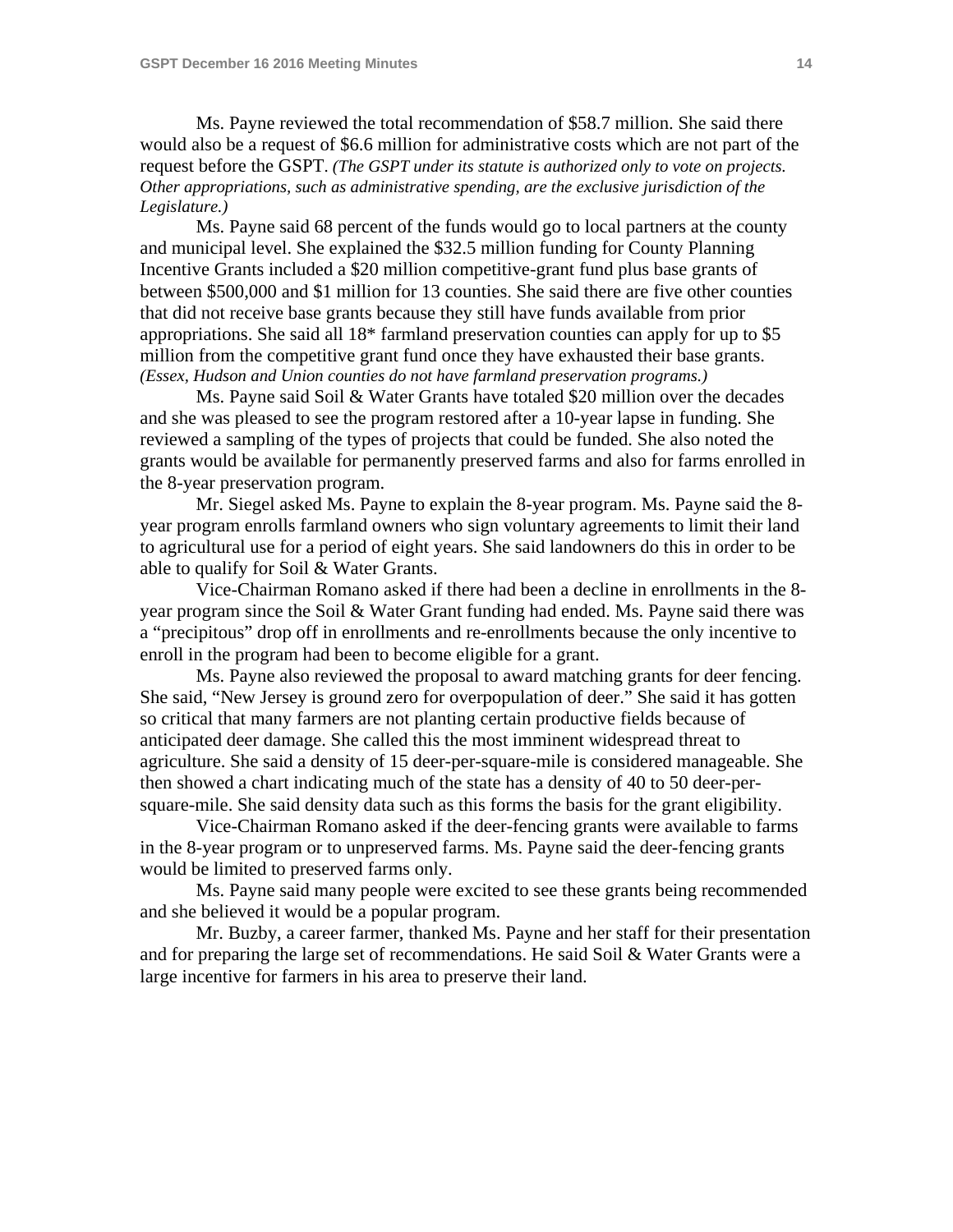# **RESOLUTION #16-006 TO APPROVE SADC RECOMMENDATIONS FOR COUNTY PIG AWARDS IN BERGEN, BURLINGTON, CUMBERLAND, HUNTERDON, MERCER, MIDDLESEX, MONMOUTH, SOMERSET AND SUSSEX COUNTIES, MUNICIPAL PIG AWARDS IN UPPER DEERFIELD, ALEXANDRIA, DELAWARE, HOLLAND, KINGWOOD, HOWELL, MANALAPAN, UPPER FREEHOLD, BLAIRSTOWN, HARMONY, KNOWLTON AND WHITE TOWNSHIP, STATE DIRECT ACQUISITIONS & FARMLAND STEWARDSHIP GRANTS FOR FY2017 FROM THE PRESERVE NEW JERSEY FARMLAND PRESERVATION FUND AND THE DIESEL RISK MITIGATION FUND**

Mr. Siegel again explained the need for multiple resolutions to accommodate member requests for recusals so they could still vote on the main project list, and also to have separate resolutions for separate funding sources.

Moved by Ms. Purcell Seconded by Chairwoman Overdeck Approved 7-0

Mr. Spinelli recused from the vote because his consulting firm had recently completed a contract with the Monmouth County agricultural agency.

SIDE NOTE (NOT PART OF OFFICIAL MINUTES): This resolution approved the appropriation of \$36 million from the CBT Fund to the SADC in five parts:

- \$8.5 million to the SADC for County Planning Incentive Grants.
- \$20 million to the SADC for County Competitive Grant Fund.
- \$4.25 million to the SADC for Municipal Planning Incentive Grants.
- $\bullet$  \$1.8 million to the SADC for State Direct Acquisitions.
- \$1.5 million to the SADC for Farmland Stewardship Grants.

# **RESOLUTION #16-007 TO APPROVE SADC RECOMMENDATIONS FOR COUNTY PIG AWARDS IN MORRIS & WARREN COUNTIES FOR FY2017 FROM THE PRESERVE NEW JERSEY FARMLAND PRESERVATION FUND AND THE DIESEL RISK MITIGATION FUND**

Moved by Ms. Purcell Seconded by Chairwoman Overdeck Approved 7-0

# Mr. Spinelli recused from the vote because his consulting firm represents Morris and Warren counties

SIDE NOTE (NOT PART OF OFFICIAL MINUTES): This resolution approved the appropriation of \$2 million from the CBT Fund to the SADC for County Planning Incentive Grants of \$1 million each for Morris & Warren counties.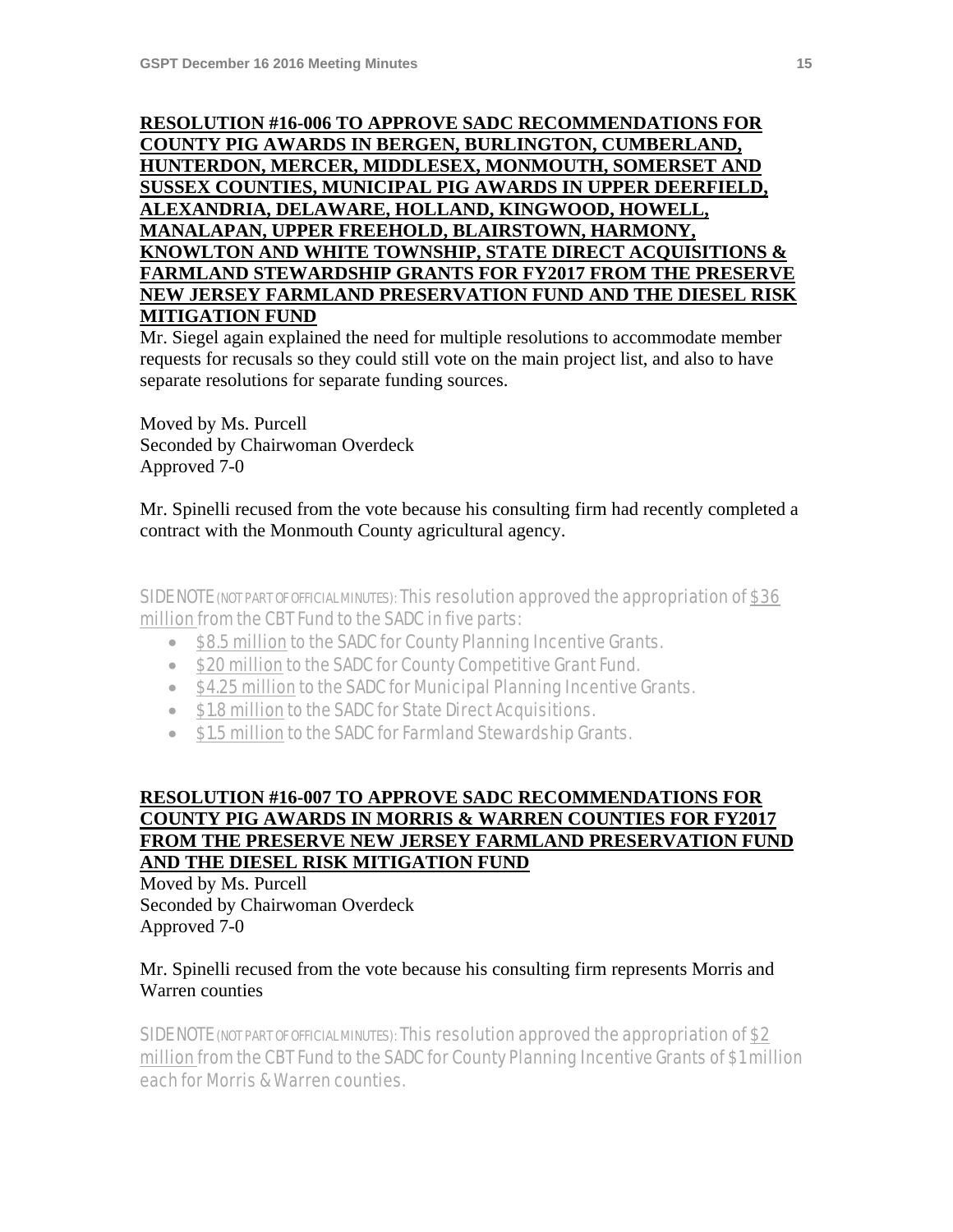# **RESOLUTION #16-008 TO APPROVE SADC RECOMMENDATIONS FOR COUNTY PIG AWARDS IN GLOUCESTER & SALEM AND MUNICIPAL PIG AWARDS IN ELK, FRANKLIN (GLOUCESTER), WOOLWICH, PILESGROVE, PITTSGROVE AND UPPER PITTSGROVE FOR FY2017 FROM THE PRESERVE NEW JERSEY FARMLAND PRESERVATION FUND AND THE DIESEL RISK MITIGATION FUND**

Moved by Ms. Purcell Seconded by Ms. Sapp Approved 7-0

Mr. Busby recused from the vote because he chairs the Salem County Agriculture Development Board, which is the county's farmland preservation agency.

SIDE NOTE (NOT PART OF OFFICIAL MINUTES): This resolution approved the appropriation of \$5 million from the CBT Fund to the SADC for County Planning Incentive Grants of \$1 million each for Gloucester & Salem counties and for six Municipal Planning Incentive Grants of \$500,000 each to six towns in those two counties.

# **RESOLUTION #16-009 TO APPROVE SADC RECOMMENDATIONS FOR A MUNICIPAL PIG AWARD IN PEAPACK-GLADSTONE FOR FY2017 FROM THE PRESERVE NEW JERSEY FARMLAND PRESERVATION FUND AND THE DIESEL RISK MITIGATION FUND**

Moved by Chairwoman Overdeck Seconded by Ms. Purcell Approved 7-0

Vice-Chairman Romano recused from the vote because his firm, the NJ Conservation Foundation, is a consultant for Peapack-Gladstone

SIDE NOTE (NOT PART OF OFFICIAL MINUTES): This resolution approved the appropriation of \$250,000 from the CBT fund to the SADC for one Municipal Planning Incentive Grant to Peapack-Gladstone.

# **RESOLUTION #16-010 TO APPROVE SADC RECOMMENDATIONS FOR STATE DIRECT ACQUISITIONS FOR FY2017 FROM THE 2009 FARMLAND PRESERVATION BOND FUND, THE 2007 FARMLAND PRESERVATION BOND FUND AND OLDER BOND FUNDS**

Moved by Ms. Sapp Seconded by Chairwoman Overdeck Approved 8-0

SIDE NOTE (NOT PART OF OFFICIAL MINUTES): This resolution approved the appropriation of \$10 million from the 2009 Farmland Preservation Bond Fund, the 2007 Farmland Preservation Bond Fund and older bond funds to the SADC for State Direct Acquisitions.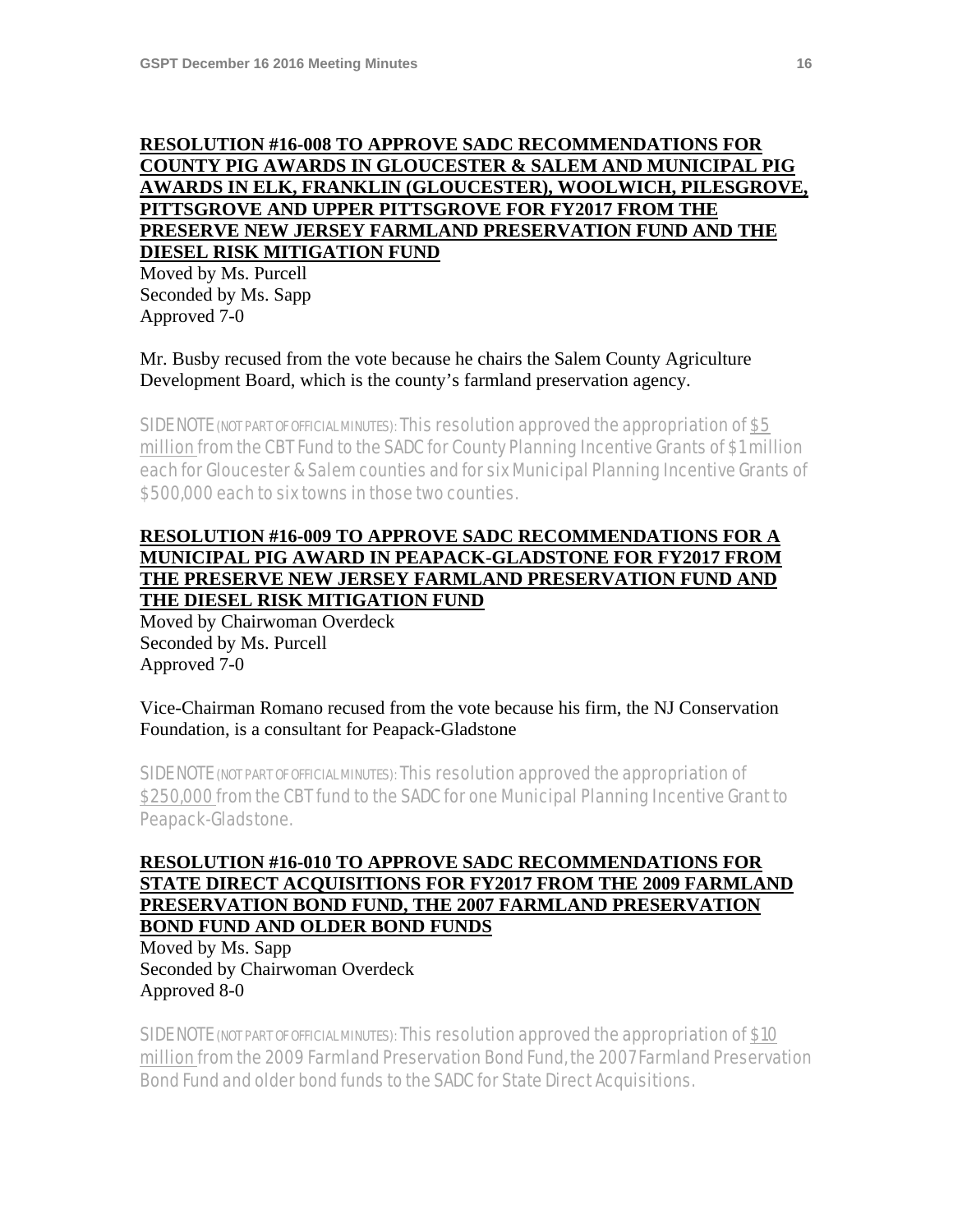# **RESOLUTION #16-011 TO APPROVE SADC RECOMMENDATIONS FOR STATE DIRECT ACQUISITIONS FOR FY2017 FROM THE GARDEN STATE FARMLAND PRESERVATION TRUST FUND**

Moved by Ms. Purcell Seconded by Ms. Sapp Approved 8-0

SIDE NOTE (NOT PART OF OFFICIAL MINUTES): This resolution approved the appropriation of \$2.4 million from the Garden State Farmland Preservation Trust Fund to the SADC for State Direct Acquisitions. This is a separate resolution because the funding source is the GSPT's own original trust fund.

#### **RESOLUTION #16-012 TO APPROVE SADC RECOMMENDATIONS FOR NONPROFIT GRANTS FOR FY2017 FROM THE 2009 FARMLAND PRESERVATION BOND FUND**

Moved by Ms. Purcell Seconded by Ms. Sapp Approved 7-0

Vice-Chairman Romano recused from the vote because his firm, the NJ Conservation Foundation, is a grant recipient.

SIDE NOTE (NOT PART OF SUBSTANTIVE MINUTES): This resolution approves the appropriation of \$2.9 million from the 2009 Farmland Preservation Bond Fund to the SADC for Nonprofit Grants.

The seven Farmland Preservation resolutions -006 thru -012 bring the total appropriation to \$58.7 million from the CBT Fund, the 2009 & 2007 Bond Funds, the GSPT Farmland Fund and older bond funds. The CBT Fund is the major source at \$45.1 million.